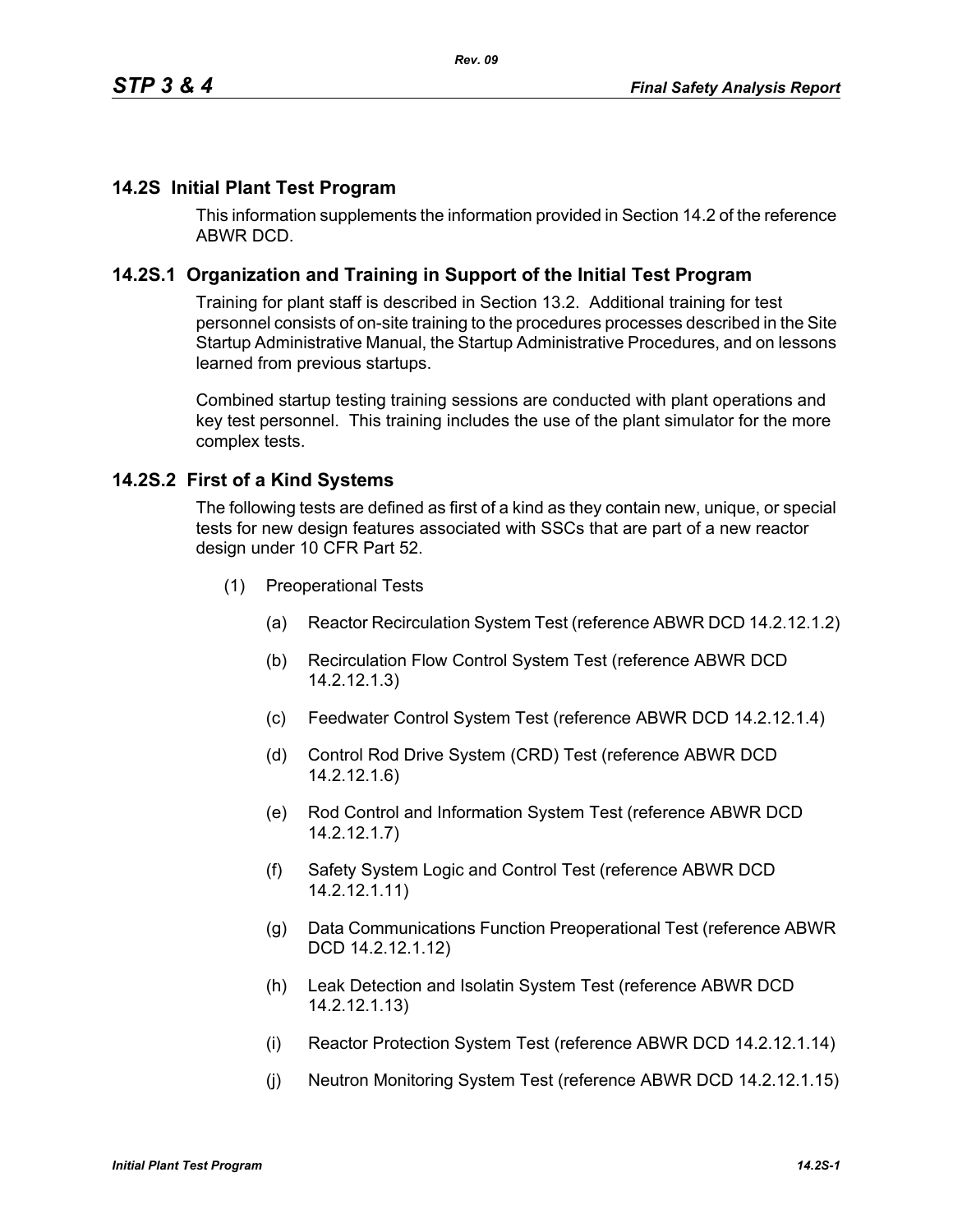- (k) Automatic Power Regulator Test (reference ABWR DCD 14.2.12.1.17)
- (l) Combustion Turbine Generator (reference ABWR DCD 14.2.12.1.45)
- (m) Steam Bypass and Pressure Control System Test (reference ABWR DCD 14.2.12.1.66)
- (2) Startup Testing
	- (a) Control Rod Drive System Performance (reference ABWR DCD 14.2.12.2.5)
	- (b) Neutron Monitoring Sytem Performance (reference ABWR DCD 14.2.12.2.6)
	- (c) Recirculation Flow Control (reference ABWR DCD 14.2.12.2.13)
	- (d) Plant Automation and Control (reference ABWR DCD 14.2.12.2.16)
	- (e) Loss of Feedwater Heating (reference ABWR DCD 14.2.12.2.28)
	- (f) Feedwater Pump Trip (reference ABWR DCD 14.2.12.2.29)
	- (g) Recirculation Pump Trip (reference ABWR DCD 14.2.12.2.30)
	- (h) Turbine Trip and Load Rejection (reference ABWR DCD 14.2.12.2.33)

## **14.2S.3 Overlap of Unit 3 Test Program with Unit 4 Test Program**

The project schedule indicates that the Unit 4 fuel load date is approximately 12 months later than that for Unit 3. Accordingly, the startup schedule indicates that Unit 3 will have completed most of the low and mid power testing before the preoperational program for Unit 4 commences. Unit 3 will be given priority should any additional personnel be required for initial startup testing. During the period of overlap, startup personnel will be allowed to work on both units.

## **14.2S.4 Testing Required to be Completed Prior to Fuel Load**

Table 14.2S-1 provides a cross-reference to each system preoperational test (or portion thereof) required to be completed before initial fuel loading, that is designed to satisfy the requirements for completing ITAAC in accordance with 10 CFR 52.99(a).

## **14.2S.12 Individual Test Descriptions**

Systems and features to be tested for the initial test program were identified in the reference ABWR DCD. At the time of DCD approval, it was recognized that there would be additional features and interfacing systems necessary to provide a complete test program. Using the screening criteria provided in Regulatory Guide 1.68, as well as the requirements identified in the reference ABWR DCD Subsection 14.2.13.1, the following test descriptions are provided. Testing of plant security systems will be in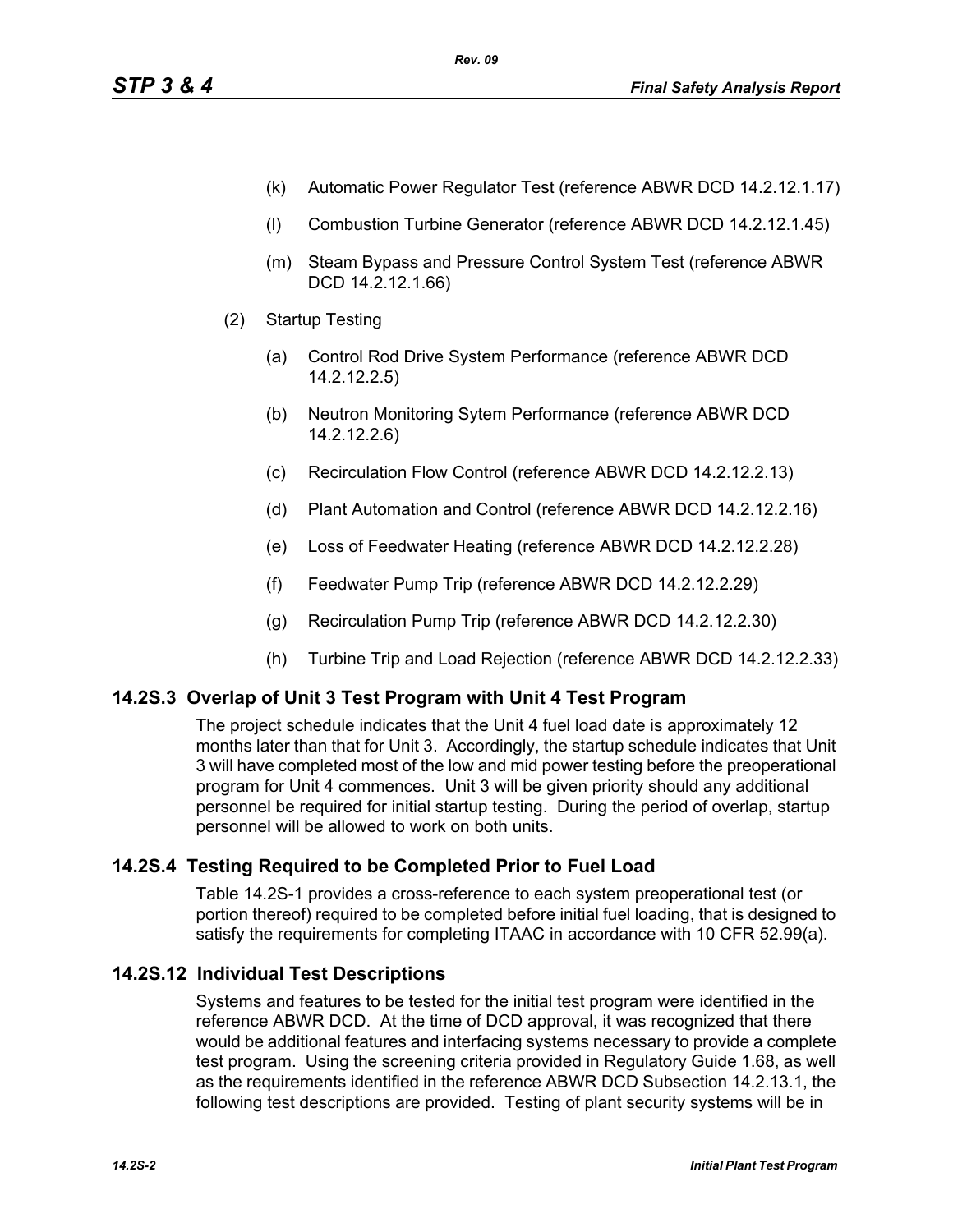accordance with the equipment vendor recommendations and applicable industry and regulatory requirements. These requirements are addressed in the security plan.

# **14.2S.12.1 Preoperational Testing**

## **14.2S.12.1.78 Makeup Water Purification Preoperational Test**

(1) Purpose

To verify the ability of the Makeup Water Purified (MUWP) System to provide an adequate reserve of condensate quality water for makeup to the Condensate Storage Tank, as makeup water for Reactor Building Cooling Water, Turbine Building Cooling Water, Diesel Generator Cooling Water, and for other uses as designed.

(2) Prerequisites

The construction tests have been successfully completed, and the SCG has reviewed the test procedure and approved the initiation of testing. Additional prerequisites include but are not limited to the following:

- (a) All system instrumentation shall be in accordance with the P&ID and Instrument Data Sheets and shall have been properly calibrated per the instrument supplier's instructions.
- (b) The applicable power sources to supply electric power to motors, control circuits and instrumentation shall be available, as required, to support the performance of this testing.
- (c) The system valve lineups shall have been completed in accordance with the applicable system operating procedures prior to the test.
- (d) The Instrument Air System and The MWP System shall be available for use in support of this test, as required.
- (e) A sufficient quantity of chemically acceptable water shall be available for performing this test.
- (3) General Test Methods and Acceptance Criteria

Performance shall be observed and recorded during a series of individual component and integrated system tests. These tests shall demonstrate that the MUWP System operates properly as specified in Subsection 9.2.10 and applicable MUWP System design specifications through the following testing:

(a) Proper operation of instrumentation and system controls in all combinations of logic and instrument channel trip.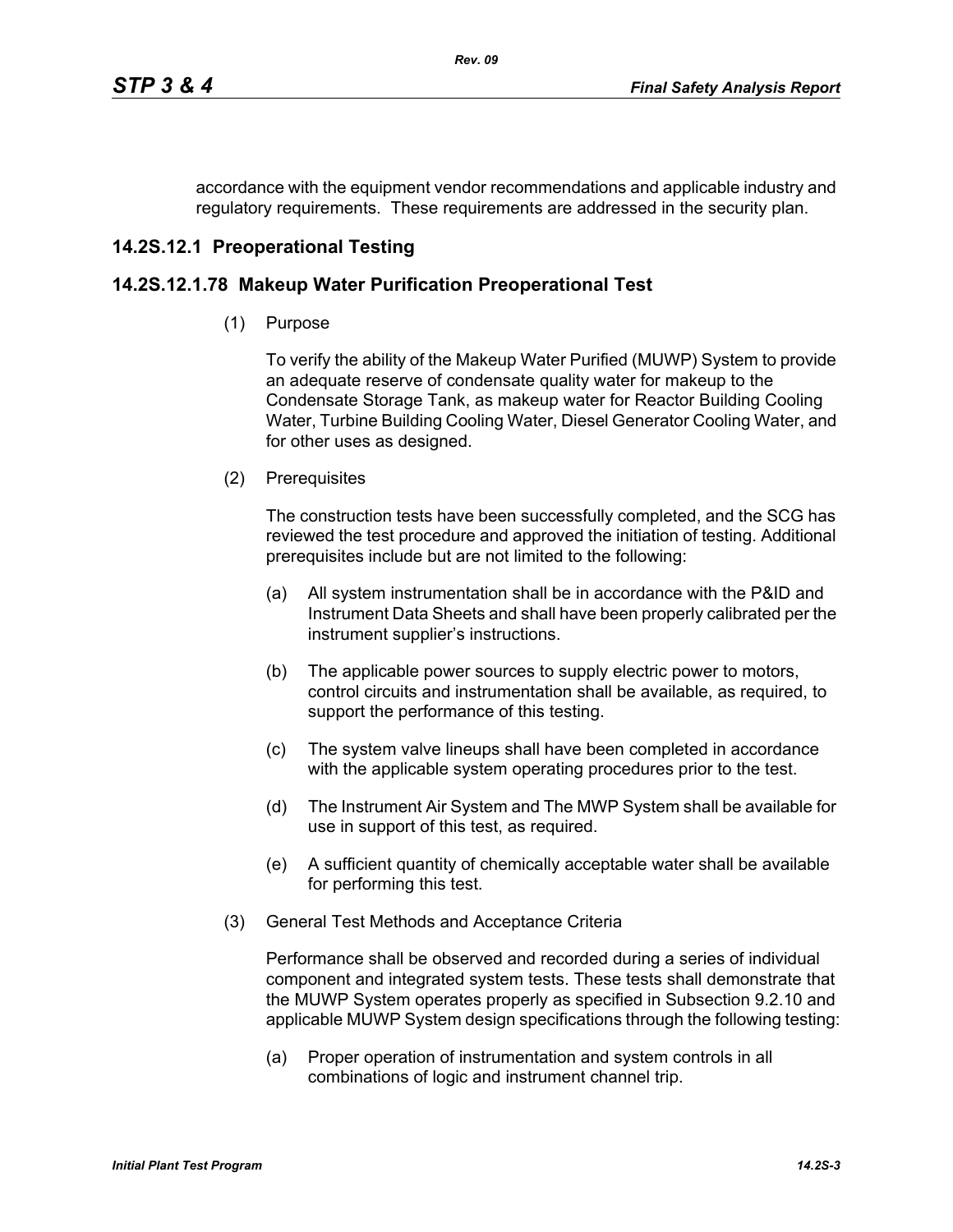- (b) Proper operation of permissive and prohibit interlocks including components subject to interlocking.
- (c) Verification of various component alarms used to monitor system operation and status, including condensate storage tank (CST) volume and/or level, for correct alarm actuation and reset.
- (d) Proper operation of freeze protection devices, if applicable.

#### **14.2S.12.1.79 Makeup Water Preparation Preoperational Test**

(1) Purpose

To verify the ability of the Makeup Water Preparation (MWP) System to provide an adequate quantity of makeup quality water for makeup to the Makeup Water Purified and Potable Water Systems, the condensate storage tank, the Reactor Building Cooling Water, Turbine Building Cooling Water and Diesel Generator Cooling Water Systems, and for other uses as designed.

(2) Prerequisites

The construction tests have been successfully completed, and the SCG has reviewed the test procedure and approved the initiation of testing. Additional prerequisites include but are not limited to the following:

- (a) All system instrumentation shall be in accordance with the P&ID and Instrument Data Sheets and shall have been properly calibrated per the instrument supplier's instructions.
- (b) The applicable power sources to supply electric power to motors, control circuits and instrumentation shall be available, as required, to support the performance of this testing.
- (c) The system valve lineups shall have been completed in accordance with the applicable system operating procedures prior to the test.
- (d) Instrument air system shall be available for use in support of this test, as required.
- (e) A sufficient quantity of chemically acceptable water shall be available for performing this test.
- (f) Temporary strainer screens shall be installed at the pump inlets of MWP throughout the test.
- (3) General Test Methods and Acceptance Criteria

Performance shall be observed and recorded during a series of individual component and integrated system tests. These tests shall demonstrate that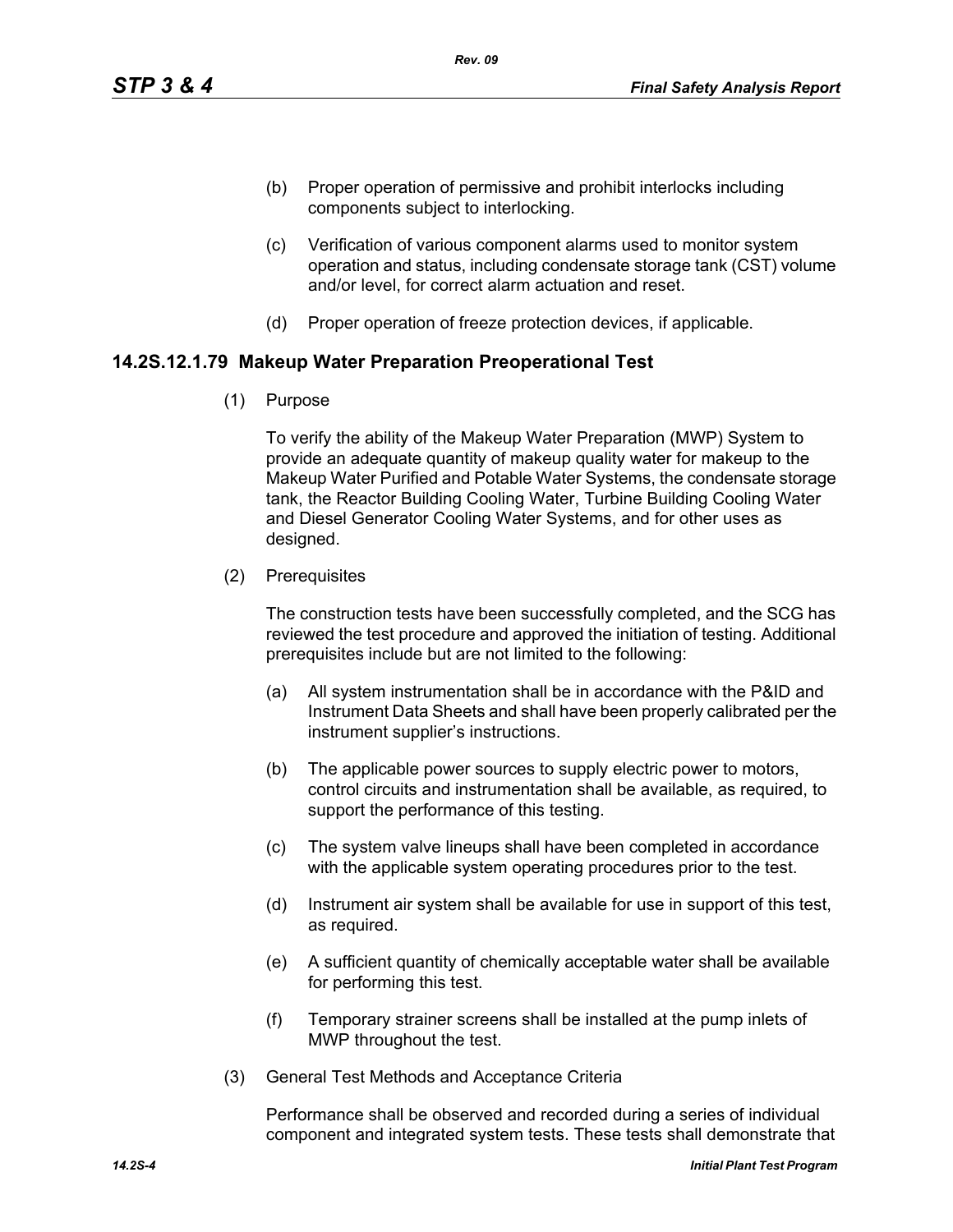the MWP System operates properly as specified in Subsection 9.2.8 and applicable MWP System design specifications through the following testing:

- (a) Proper operation of instrumentation and system controls in all combinations of logic and instrument channel trip.
- (b) Proper operation of permissive and prohibit interlocks including components subject to interlocking.
- (c) Verification of various component alarms used to monitor system operation and status, including condensate storage tank (CST) volume and/or level, for correct alarm actuation and reset.
- (d) Proper operation of freeze protection devices, if applicable.
- (e) Verification that each unit of the MWP pumps can be operated normally during the following system operation tests:
	- (i) System operation test to confirm pump performance including: stable operation condition, pump discharge pressure comparison against the shop test pump curve, and the ability to provide desired flow rates to each applicable system and/or component.
	- (ii) Pump minimum flow test to confirm a stable pump operation and ability to operate continuously with pump discharge valve in the closed position.
	- (iii) Standby pump automatic start test to confirm auto start feature of a standby pump upon the trip of a running pump.

#### **14.2S.12.1.80 Electrical Switchyard System Preoperational Test**

(1) Purpose

To verify the ability of the Electrical Switchyard System to provide a means for supplying offsite AC power to safety-related and non-safety-related equipment including normal and standby lighting systems, via the appropriate distribution network(s).

(2) Prerequisites

The construction tests for the individual components associated with the Switchyard System have been successfully completed, and the SCG has reviewed the test procedure and approved the initiation of testing. All the necessary permanently installed and test instrumentation shall have been properly calibrated and be operational. Appropriate electrical power sources shall be available for remote control, parameter information and annunciators associated with the electrical power distribution system. Adequate ventilation to both switchgear and battery rooms shall be available and operational. The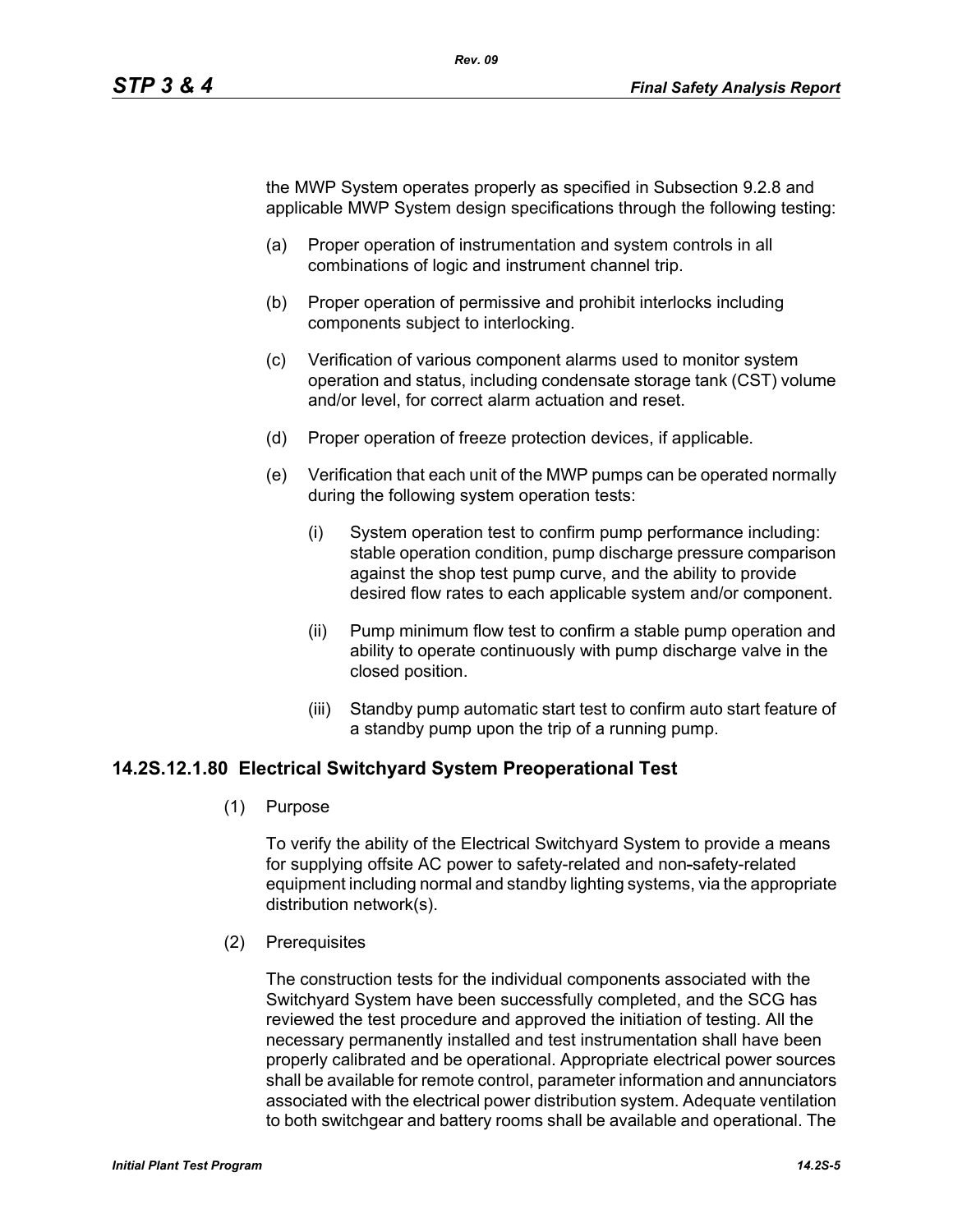portion of Fire Protection System covering the switchyard areas shall be available for use. Additionally, the plant EPDS (13.8kV and 4.16 kV power) shall be installed prior to this test.

(3) General Test Methods and Acceptance Criteria

The capability of the switchyard system to provide power to plant loads under various plant operating conditions and via normal and alternate paths will be demonstrated.

- (a) Proper operation of relaying and logic.
- (b) Proper operation of equipment protective devices, including permissive and prohibit interlocks.
- (c) Verification of various component alarms used to monitor system and equipment status for correct alarm actuation and reset.
- (d) Proper operation and load carrying capability of breakers, switchgear, transformers, and cables.
- (e) Sufficient level of redundancy and electrical independence as specified for each application.
- (f) Capability to transfer between onsite and offsite power sources as per design.
- (g) Acceptable voltage and frequency variations between no load and full load conditions in accordance with Subsection 8.2.3. Verification of voltage and frequency variations can be performed in startup test stage since insufficient loads are supplied by these buses during preoperational test stage.

## **14.2S.12.1.81 Personnel Monitors and Radiation Survey Instruments Preoperational Test**

(1) Purpose

Personnel contamination monitor and radiation survey instrument testing verifies that the devices operate in accordance with their intended function in support of the radiation protection program, as described in Chapter 12.

(2) Prerequisites

Personnel contamination monitors, radiation survey instruments, and appropriate sources are on-site.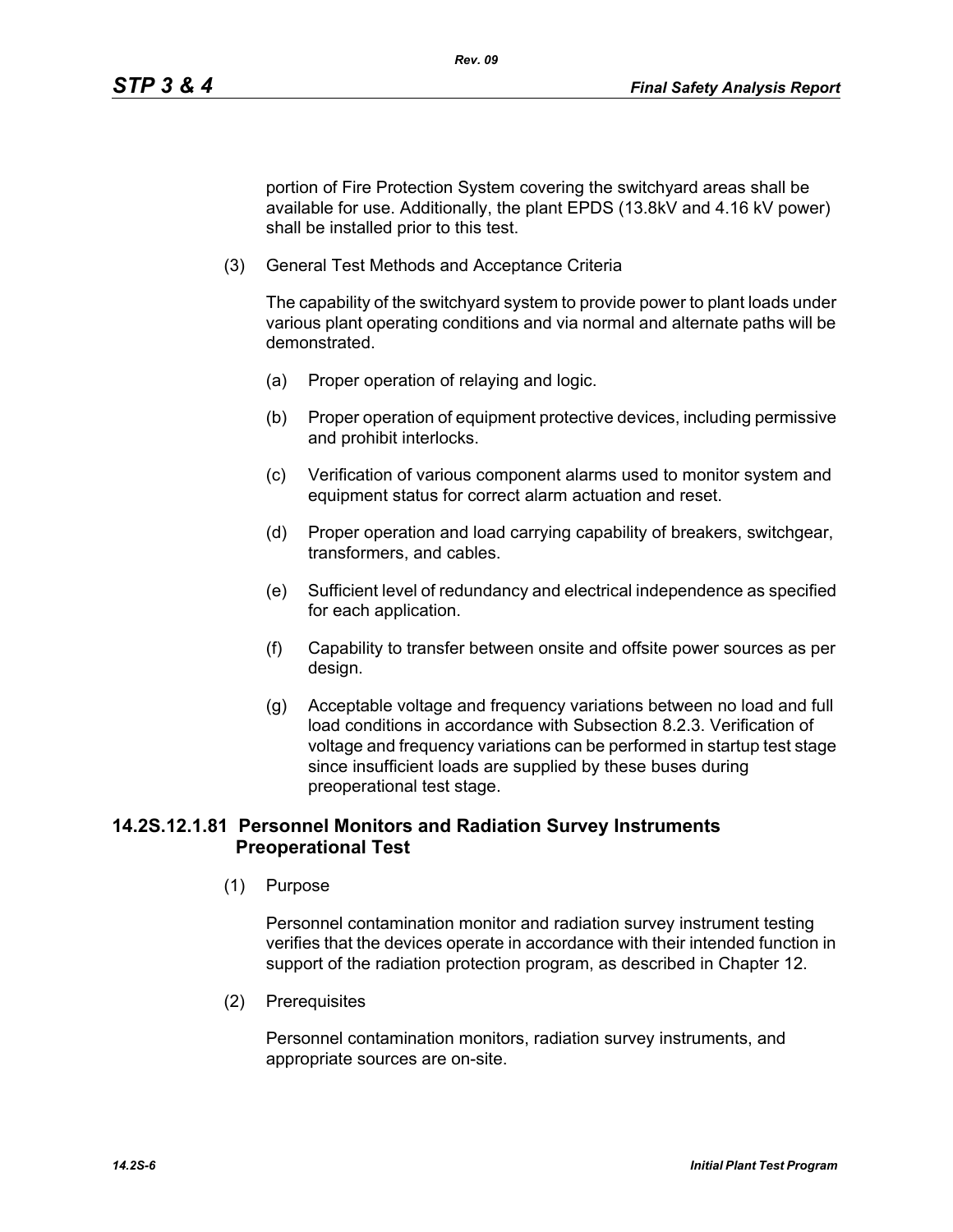(3) General Test Methods and Acceptance Criteria

The personnel contamination monitors and radiation survey instruments are source checked, tested, maintained, and calibrated in accordance with the manufacturers' recommendations or industry standards. The contamination monitor and instrument tests include:

- (a) Proper function of the monitors and instruments to respond to radiation is verified, as required.
- (b) Proper operation of instrumentation controls, battery, and alarms, if applicable.
- (c) Proper functioning of laboratory equipment used to analyze or measure radiation levels and radioactive concentrations.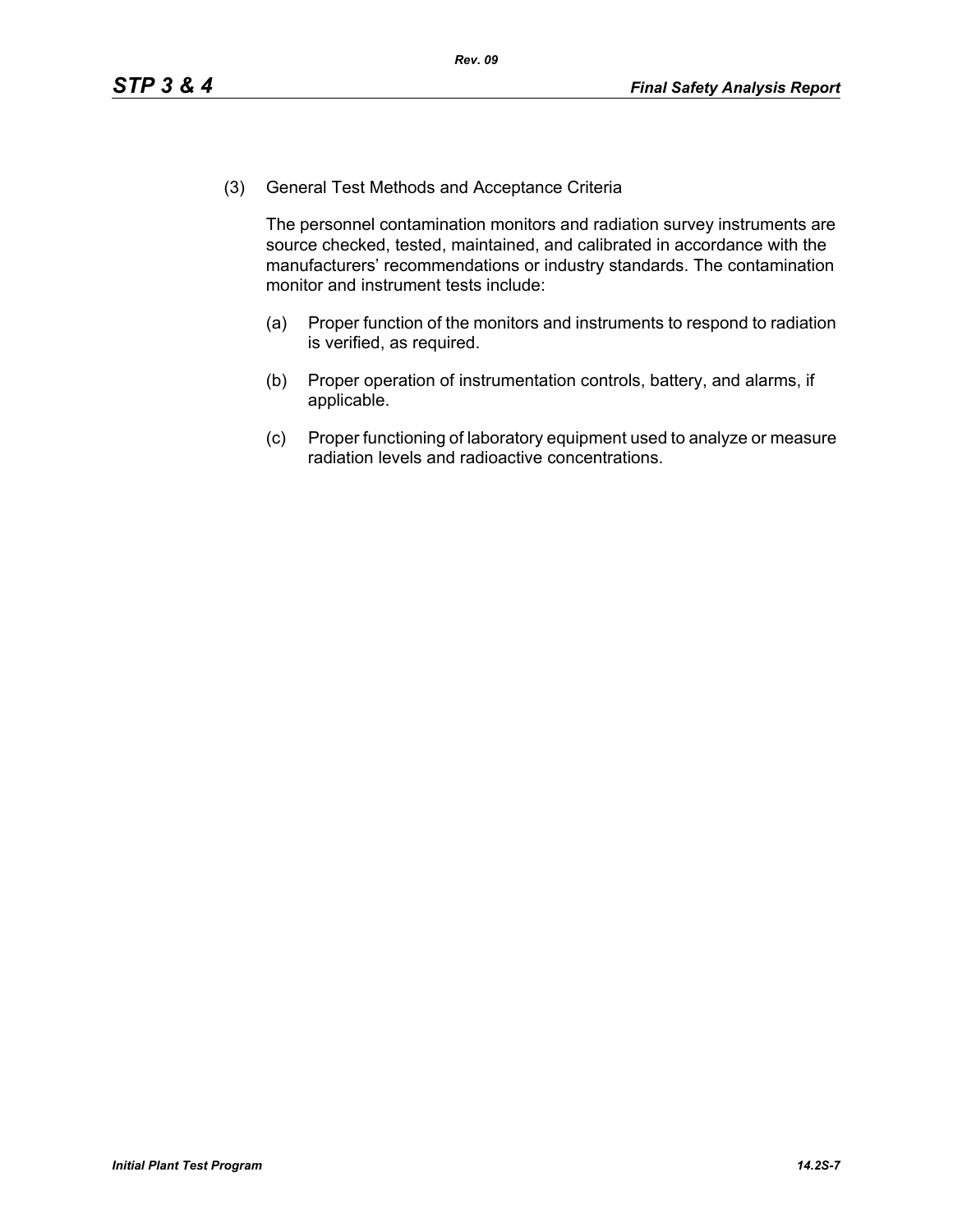| $\frac{1}{2}$                                                     |                               |                            |  |  |  |  |  |
|-------------------------------------------------------------------|-------------------------------|----------------------------|--|--|--|--|--|
| <b>Title</b>                                                      | <b>Tier 1 Section</b>         | <b>Tier 2 Section</b>      |  |  |  |  |  |
| <b>Feedwater Control</b>                                          | 2.2.3                         | 14.2.12.1.4                |  |  |  |  |  |
| Reactor Water Cleanup                                             | 2.6.1                         | 14.2.12.1.19               |  |  |  |  |  |
| <b>Standby Liquid Control</b>                                     | 2.2.4                         | 14.2.12.1.5                |  |  |  |  |  |
| Main Steam                                                        | $2.1.1, 2.\overline{1.2}$     | 14.2.12.1.1                |  |  |  |  |  |
| <b>Residual Heat Removal</b>                                      | 2.4.1                         | 14.2.12.1.8                |  |  |  |  |  |
| <b>Reactor Core Isolation Cooling</b>                             | 2.4.4                         | 14.2.12.1.9                |  |  |  |  |  |
| Seismic Monitoring                                                |                               | 14.2.12.1.74               |  |  |  |  |  |
| <b>Reactor Recirculation and Control</b>                          | 2.1.3, 2.2.8                  | 14.2.12.1.2, 14.2.12.1.3   |  |  |  |  |  |
| Rod Control and Information                                       | 2.2.1                         | 14.2.12.1.7                |  |  |  |  |  |
| Control Rod Drive Hydraulic                                       | 2.2.2                         | 14.2.12.1.6                |  |  |  |  |  |
| <b>Fuel Handling and Vessel Servicing</b>                         | 2.5.5, 2.5.4, 2.5.3, 2.5.2,   | 14.2.12.1.50               |  |  |  |  |  |
| Equipment                                                         | 2.5.1, 2.2.13, 2.2.12, 2.5.6, |                            |  |  |  |  |  |
|                                                                   | 2.5.12, 2.5.11, 2.5.10,       |                            |  |  |  |  |  |
|                                                                   | 2.5.9, 2.5.8, 2.5.7, 2.15.9   |                            |  |  |  |  |  |
| Fuel Pool Cooling and Cleanup                                     | 2.6.2                         | 14.2.12.1.21               |  |  |  |  |  |
| <b>High Pressure Core Flooder</b>                                 | 2.4.2                         | 14.2.12.1.10               |  |  |  |  |  |
| Remote Shutdown                                                   | 2.2.6                         | 14.2.12.1.18               |  |  |  |  |  |
| Safety System Logic and Control                                   | 3.4                           | 14.2.12.1.11               |  |  |  |  |  |
| <b>Suppression Pool Cleanup</b>                                   | 2.6.3                         | 14.2.12.1.20               |  |  |  |  |  |
| Reactor Vessel Flow Induced Vibration Test<br><b>Without Fuel</b> |                               | 14.2.12.1.52               |  |  |  |  |  |
| Data Communication Function                                       | 2.7.5                         | 14.2.12.1.12               |  |  |  |  |  |
| <b>Leak Detection</b>                                             | 2.4.3                         | 14.2.12.1.13               |  |  |  |  |  |
| Automatic Power Regulator                                         | 2.2.9                         | 14.2.12.1.17               |  |  |  |  |  |
| <b>Reactor Protection</b>                                         | 2.2.7                         | 14.2.12.1.14               |  |  |  |  |  |
| Power Range Neutron Monitoring Subsystem                          | 2.2.5                         | 14.2.12.1.15               |  |  |  |  |  |
| Traversing In-core Probe (TIP)                                    |                               | 14.2.12.1.15               |  |  |  |  |  |
| <b>Feedwater and Condensate</b>                                   | 2.10.2                        | 14.2.12.1.53               |  |  |  |  |  |
| Process Radiation Monitoring System                               | 2.3.1                         | 14.2.12.1.23               |  |  |  |  |  |
| <b>Standby Gas Treatment</b>                                      | 2.14.4                        | 14.2.12.1.36               |  |  |  |  |  |
| Atmospheric Control System                                        | 2.14.6                        | 14.2.12.1.35               |  |  |  |  |  |
| <b>Plant Computer Functions</b>                                   | 2.2.11                        | 14.2.12.1.16, 14.2.12.1.28 |  |  |  |  |  |
| <b>Drywell Cooling</b>                                            | 2.14.7                        | 14.2.12.1.33               |  |  |  |  |  |
| Steam Bypass and Pressure Control                                 | 2.2.10                        | 14.2.12.1.66               |  |  |  |  |  |
| Reactor Building and Turbine Building<br>Sampling and Analysis    | 2.11.20                       | 14.2.12.1.22               |  |  |  |  |  |
| Makeup Water                                                      | 2.11.1, 4.3                   | 14.2.12.1.59               |  |  |  |  |  |
| Loose Parts Monitor System                                        | 2.8.4                         | 14.2.12.1.73               |  |  |  |  |  |
| Condensate Storage and Transfer                                   | 2.11.2                        | 14.2.12.1.59               |  |  |  |  |  |

#### **Table 14.2S-1 Comparison of Tier 1 (ITAAC) Testing Requirements with Tier 2 Test Descriptions**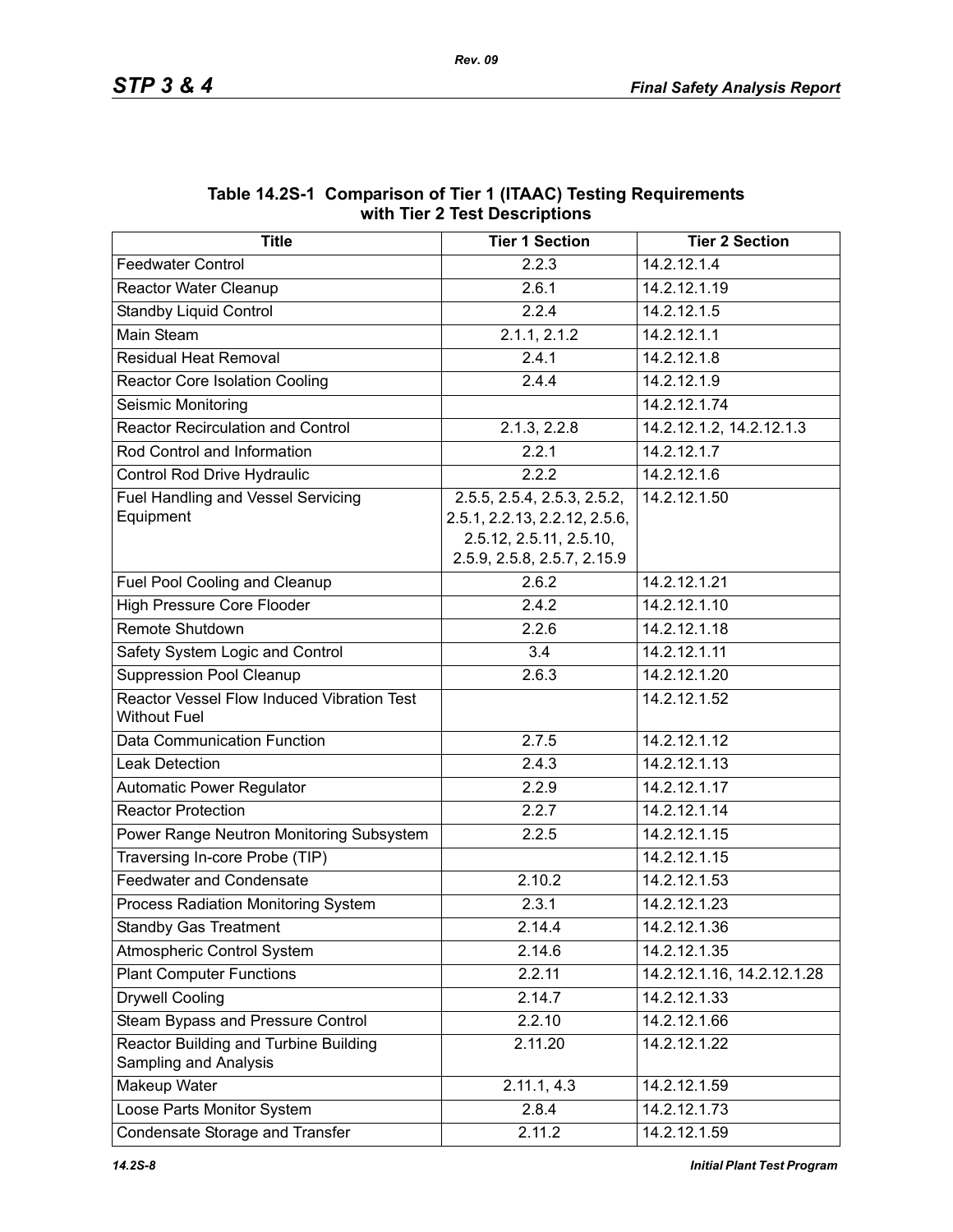| <b>Title</b>                                                      | <b>Tier 1 Section</b> | <b>Tier 2 Section</b> |
|-------------------------------------------------------------------|-----------------------|-----------------------|
| Fire Protection Building HVAC                                     |                       | 14.2.12.1.34          |
| Radwaste Sumps                                                    | 2.9.1                 | 14.2.12.1.76          |
| Neutron Monitoring, Startup Range Neutron<br>Monitoring Subsystem | 2.2.5                 | 14.2.12.1.15          |
| Filter Demineralizer Resin Transfer                               |                       | 14.2.12.1.76          |
| <b>Fire Protection</b>                                            | 2.15.6                | 14.2.12.1.48          |
| Potable Water and Sanitary Waste                                  | 2.22.23               | 14.2.12.1.79          |
| <b>Reactor Building Cooling Water</b>                             | 2.11.3                | 14.2.12.1.29          |
| <b>Turbine Building Cooling Water</b>                             | 2.11.4                | 14.2.12.1.62          |
| <b>Reactor Building Service Water</b>                             | 2.11.9, 4.5           | 14.2.12.1.61          |
| <b>Normal Chilled Water</b>                                       | 2.11.5                | 14.2.12.1.33          |
| <b>Emergency Chilled Water</b>                                    | 2.11.6                | 14.2.12.1.32          |
| <b>Building Cranes and Handling Equipment</b>                     | 2.15.3                | 14.2.12.1.50          |
| Miscellaneous Non-Radioactive Drains -<br>Nuclear Island          |                       | 14.2.12.1.49          |
| Service Air - Nuclear Island                                      | 2.11.11               | 14.2.12.1.27          |
| Instrument Air - Nuclear Island                                   | 2.11.12               | 14.2.12.1.27          |
| Nitrogen Supply System - Nuclear Island                           | 2.11.13               | 14.2.12.1.28          |
| Electric Power Distribution - Nuclear Island                      | 2.12.1                | 14.2.12.1.45          |
| Vital AC Power Supply - Nuclear Island                            | 2.12.14               | 14.2.12.1.45          |
| Instrument and Control Power Supply -<br>Nuclear Island           | 2.12.15               | 14.2.12.1.45          |
| Lighting and Servicing Power Supply -<br>Nuclear Island           | 2.12.17               | 14.2.12.1.45          |
| DC Power Supply                                                   | 2.12.12               | 14.2.12.1.45          |
| <b>Emergency Diesel Generator</b>                                 | 2.12.13               | 14.2.12.1.45          |
| Plant Grounding - Nuclear Island                                  | 2.12.9                | 14.2.12.1.45          |
| Raceway System - Nuclear Island                                   | 2.12.8                | 14.2.12.1.45          |
| <b>Reactor Building HVAC</b>                                      | 2.15.5                | 14.2.12.1.34          |
| <b>Control Building HVAC</b>                                      | 2.15.5                | 14.2.12.1.34          |
| <b>Technical Support Center HVAC</b>                              |                       | 14.2.12.1.34          |
| Water Treatement Building HVAC                                    |                       | 14.2.12.1.34          |
| <b>Switchgear Building HVAC</b>                                   | 2.15.5                | 14.2.12.1.34          |
| Hot Machine Shop HVAC                                             |                       | 14.2.12.1.34          |
| Radwaste Tunnel HVAC                                              |                       | 14.2.12.1.34          |
| Switchyard Systems                                                | 2.12.1, 4.2           | 14.2.12.1.45          |
| <b>Area Radiation Monitoring</b>                                  | 2.3.2                 | 14.2.12.1.24          |
| <b>Containment Atmospheric Monitoring</b>                         | 2.3.3                 | 14.2.12.1.26          |

**Table 14.2S-1 Comparison of Tier 1 (ITAAC) Testing Requirements with Tier 2 Test Descriptions (Continued)**